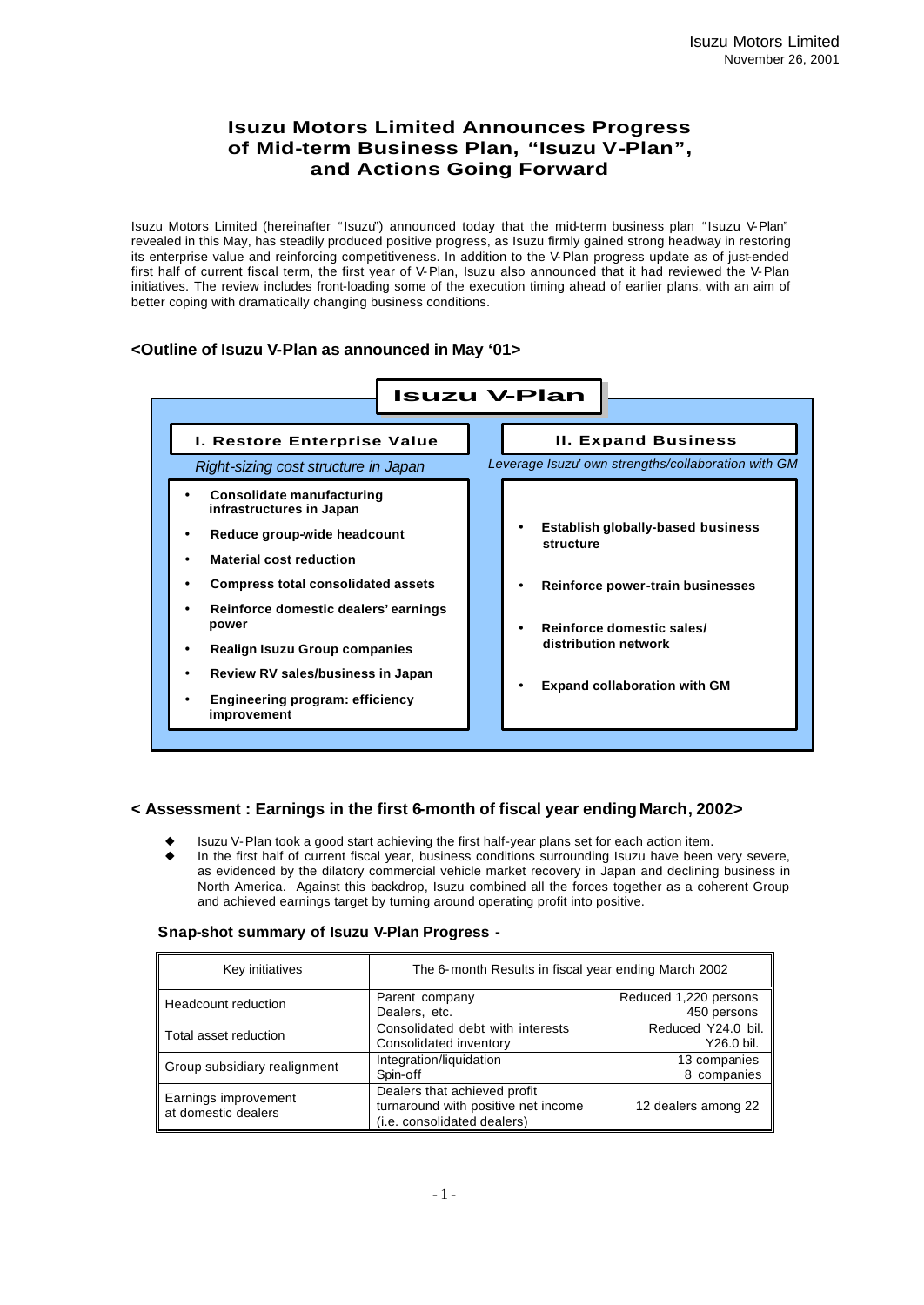## **<Challenges for the second half of current fiscal year and after>**

|                   | Original forecast | <b>Current forecast</b> | Variance |
|-------------------|-------------------|-------------------------|----------|
| Sales revenue     | 1.610             | 1,500                   | (110)    |
| Operating profit  | 25.0              | 25.0                    | -        |
| Net income (loss) | 1.0               | (25.0)                  | (26.0)   |

#### **Earnings Forecast for the entire fiscal year ending March 2002 (Consolidated; in Ybil.)**

#### **Variance due to:**

Sales revenue decline: Due to North America and de-consolidation of IFCO.

Net income deterioration: Due to earnings deterioration in North America (sales decline, increase in sales expenses), delay in domestic market recovery, acceleration in domestic dealer restructuring initiatives, recognition of investment evaluation losses.

#### **Assessment and measures:**

- Operating results have been improving in each market with an exception of North America; the exponential profit deterioration in North America imacted total Isuzu group earnings.
- Recognizing immediate restoration of North American businesses hold critical key to Isuzu' reconstruction, drastic business restructuring initiatives will be taken in America.
- Simultaneously, added focus will be placed on the dealer earnings improvement and optimization of group-wide labor structure by advancing planned implementation of respective initiatives.

### **<Front-loading implementation of V-Plan>**

- Among eight original V-Plan items, execution timing of three key initiatives, including "Review of North America Operations", will be pulled ahead.
	- **◆ Review North America Operation (New)**
		- ◆ Reinforce domestic dealers' earnings **power**
	- **Reduce group-wide headcount**
	- **Consolidate manufacturing infrastructures in Japan**
	- **Material cost reduction**
	- **Compress total consolidated assets**
	- **Realign Isuzu Group companies**
	- **Review RV sales/business in Japan**
	- **Engineering program: efficiency improvement**

*Immediately establish corporate structure capable of generating stable profits, even in times of sales volume and revenue downturn.*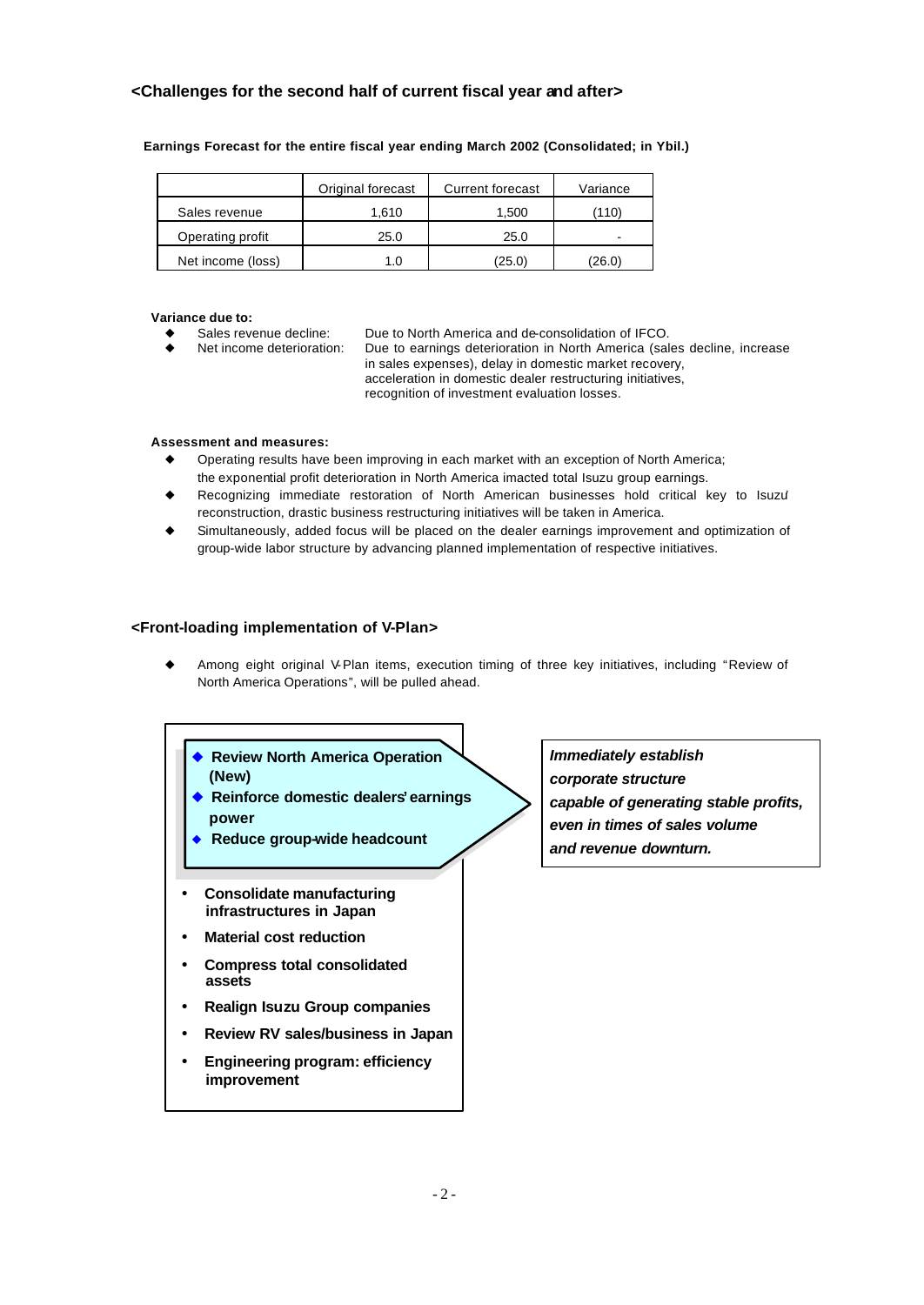### **<Current status of Isuzu North America operations and the "Reform">**

|                                                                 |             | Mar. 2001    | Mar. 2002  | <b>Note</b>                      |
|-----------------------------------------------------------------|-------------|--------------|------------|----------------------------------|
|                                                                 |             | (Actual)     | (Forecast) |                                  |
| Vol.                                                            | Shipment    | 139,000      | 90,000     | Axiom Sales: '01 Plan:<br>22,000 |
| (units)                                                         | Local sales | 122,000      | 106,000    | 10,000<br>Forecast:              |
| - Impact on consolidated operating profit due to: (in Yen bil.) |             |              |            |                                  |
|                                                                 |             | Vol. Decline | (16.0)     | Revenue decline at Parent, and   |
|                                                                 |             |              |            | Subsidiaries in North America    |
|                                                                 |             | Expense      | (12.0)     | Increase in incentive/ad.& promo |
|                                                                 |             |              |            | spending, etc.                   |
|                                                                 |             | Total impact | (28.0)     |                                  |

#### **1. Current operating results and forecast (excluding engine business)**

#### **2. The Reform in North American Business**

Define business domain, review operating structure in America, and reduce structural cost.

#### **<Short-term measures>**

Following short-term measures will be implemented by setting conservative sales volume forecast, i.e., 106,000 units for the period through March 2002, and 98,000 units for March 2003:

- ♦ Merge local operating functions (Isuzu Motors America/American Isuzu Motors) and reduce headcount (Oct. 2001)
- ♦ Outsource financing activities (Isuzu Motors Acceptance Corp.) (Oct. 2001)
- 1-shift operation and headcount reduction at Subaru Isuzu Automotive (Jan. 2002)
- Fixed cost reduction

#### Specific target:

| - Headcount reduction:  | Direct labor - Current 1,000 person be reduced to 780.<br>Indirect labor - Current 1,500 person be reduced to 1,200. |
|-------------------------|----------------------------------------------------------------------------------------------------------------------|
| - Fixed cost reduction: | Total headcount reduction of 520 person<br>Indirect labor cost: Y3 bil. Reduction (in Mar, 2003. \$/Y100)            |
|                         | General Expense: Y5 bil. Reduction<br>Sales expense: Y13 bil. Reduction                                              |
|                         |                                                                                                                      |

#### **<Mid- to longer-term measures>**

In SUV business, greater efficiency will be pursued through selective market coverage. And, in CV business, focus will be given on further sales expansion by substantiating and expanding sales network under enhanced collaboration with GM.

Specific Product Plans:

- ♦ Next generation TROOPER (GM OEM, 2002)
- ♦ Next generation RODEO/AXIOM (production at SIA, 2004)
- ♦ New Light-Duty/Medium-Duty CV (Designed/engineered by Isuzu; production/sales collaboration with GM)
- ♦ Introduction of new generation V6 Direct Injection gasoline engine
- Introduction of Ultra-clean diesel engine